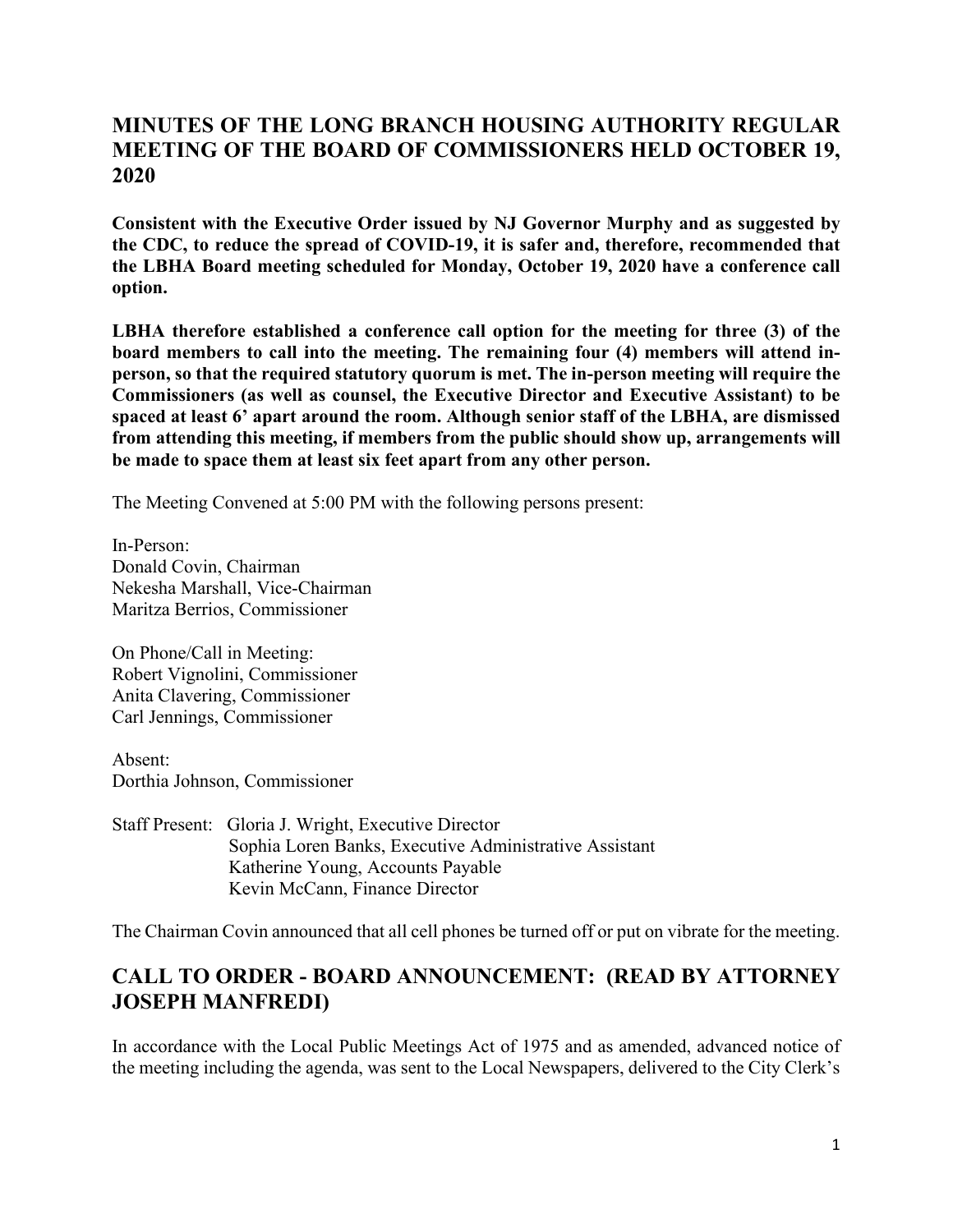Office, posted on the Long Branch Housing Authority Web Site, and posted at all Long Branch Housing Authority Offices at least (48 hours prior to the convening of the meeting).

### **CHAIRMAN COVIN LED THE SALUTE TO THE FLAG**

Gloria J Wright, Executive Director opened the meeting with Roll Call. Commissioners present and absent are listed above.

# **NO PUBLIC PRESENT AT MEETING**

### **ADOPTION OF THE PUBLIC SESSION MINUTES OF THE REGULAR MEETING OF SEPTEMBER 21, 2020**

Vice-Chairman Marshall made a motion to approve and accept the minutes of the public session of the regular meeting held September 21, 2020, second by Commissioner Vignolini.

Roll Call Vote Taken: Ayes, Commissioners Vignolini, Clavering, Berrios, Vice-Chairman Marshall, and Chairman Covin.

Opposed, None Abstain, Commissioner Jennings Absent, Commissioner Johnson Motion, Carried

# **EXECUTIVE DIRECTORS REPORT:**

Executive Director Wright provided the board with relevant activities and news for the month of September 2020. Executive Director Wright outlined and summarized the Executive Director's Report provided to the Board.

### **Resolution 10-01-2020 - Resolution approving the list of bills for September 2020, and authorizing the payment of bills**

Vice-Chairman Marshall stated that finance committee has reviewed the List of bills with the Finance Department and that all questions have been satisfied. Vice-Chairman Marshall requested a motion to accept and approve Resolution 09-01-2020 the List of Bills in the amount of \$**1,165,865.06** Vice-Chairman Marshall motioned, seconded by Commissioner Berrios.

Ayes, Commissioners Vignolini, Clavering, Berrios, Jennings, Vice-Chairman Marshall, and Chairman Covin.

Opposed, None Abstain, None Absent, Commissioners Johnson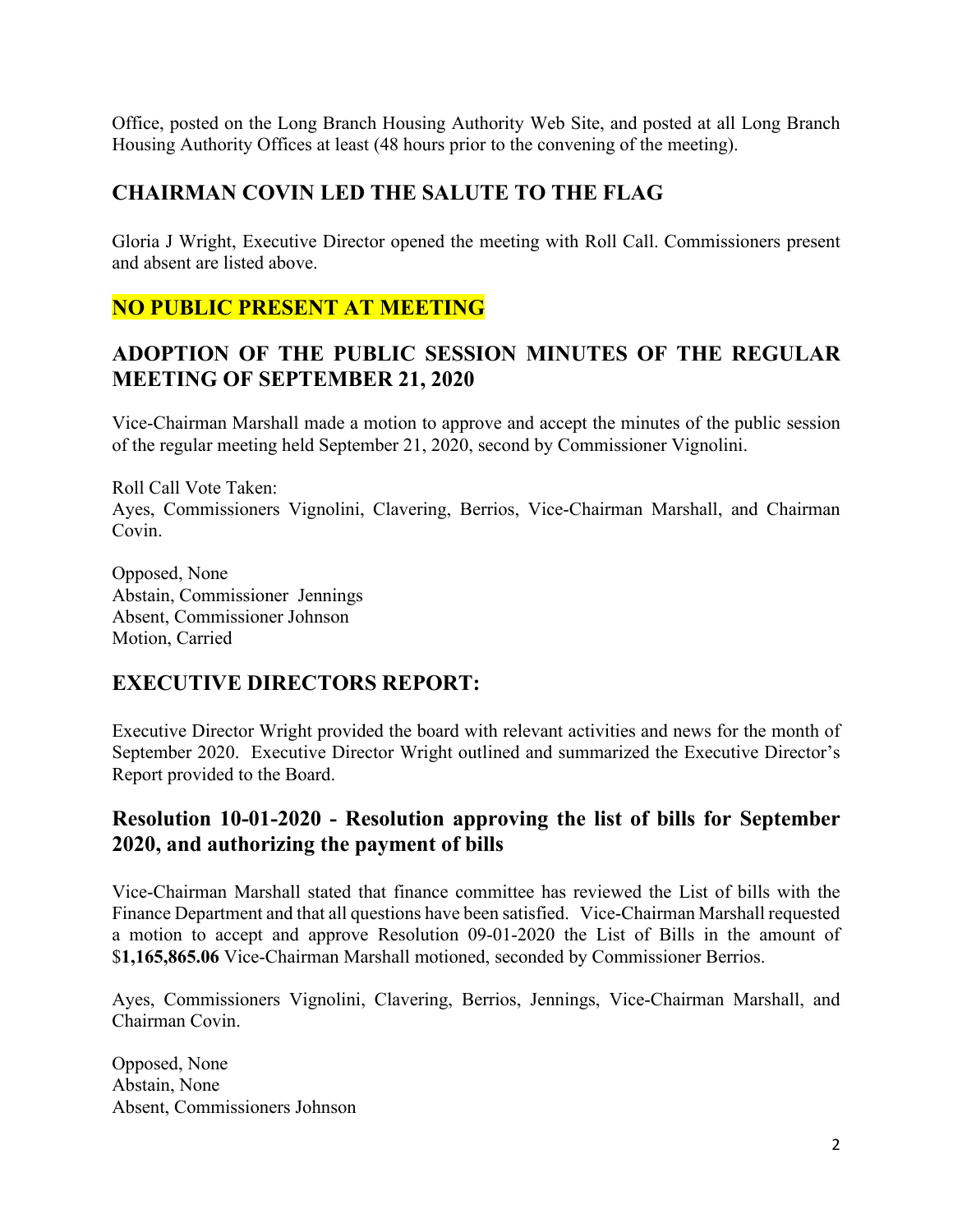Motion, Carried

**Resolution 10-02-2020 - Resolution approving the transaction, approving travel and accommodations for the months of March 2020 through November 2020 for members of the Board of Commissioners Long Branch Housing Authority and staff to attend conferences and training, ratifying past actions**

Commissioner Berrios made a motion to approve and accept Resolution 09-02-2020 second by Vice-Chairman Marshall.

Roll Call Vote Taken:

Ayes, Commissioners Vignolini, Clavering, Berrios, Jennings, Vice-Chairman Marshall, and Chairman Covin.

Opposed, None Abstain, None Absent, Commissioners Johnson Motion, Carried

No public present

## **Resolution 10-03-2020 - Resolution authorizing the transaction, authorizing an option to renew contract for "On Call" vehicle repair services, authorizing an expenditure of funds in an amount not to exceed \$25,000 per year, subject to appropriations**

Commissioner Jennings made a motion to approve and accept Resolution 10-03-2020 second by Commissioner Marshall.

Roll Call Vote Taken:

Ayes, Commissioners Vignolini, Clavering, Berrios, Jennings, Vice-Chairman Marshall, and Chairman Covin.

Opposed, None Abstain, None Absent, Commissioners Johnson Motion, Carried

No public present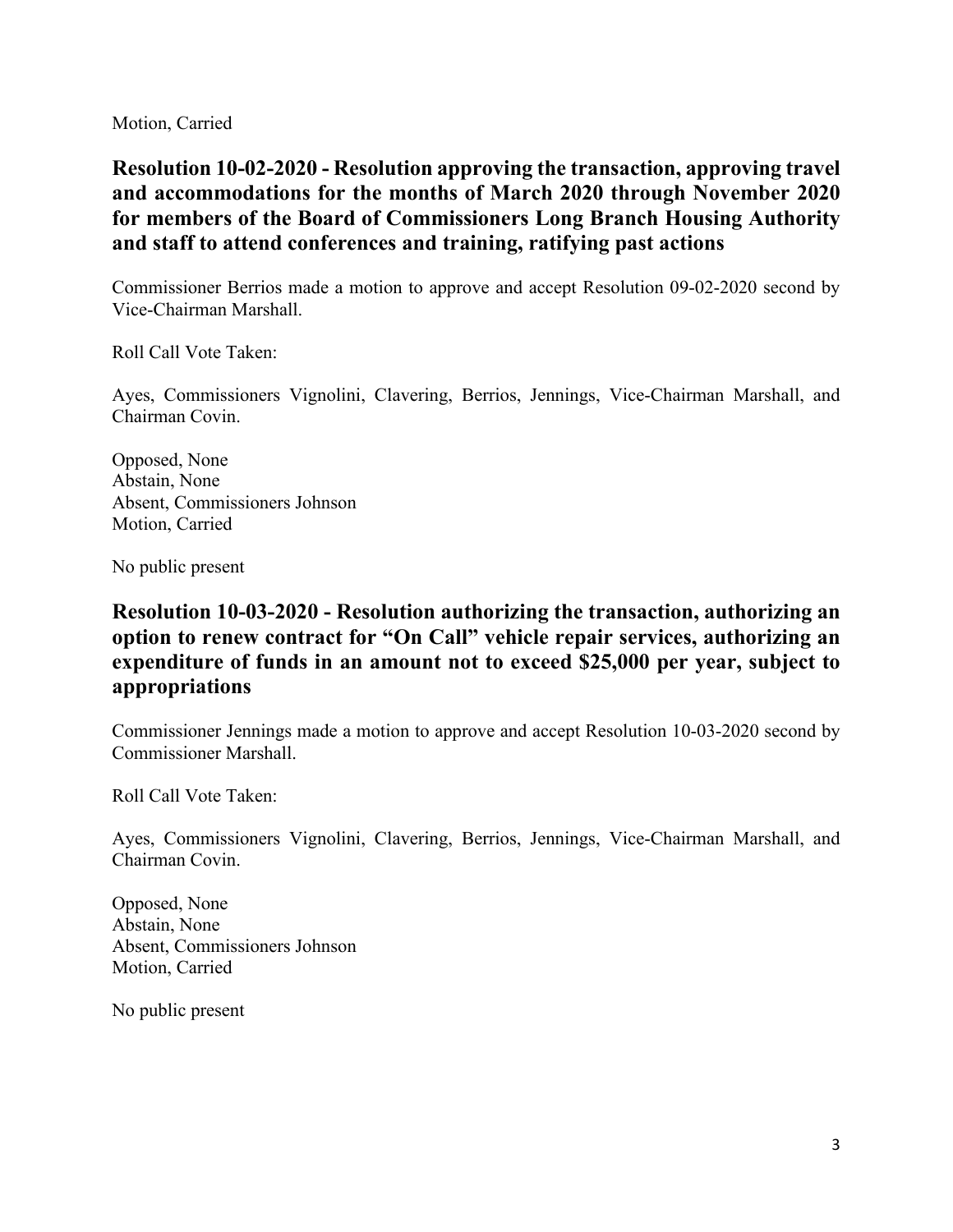# **Resolution 10-04-2020 - Resolution authorizing the transaction, authorizing an option to renew a contract for "On Call" electrical services, authorizing an expenditure of funds in an amount not to exceed \$25,000, subject to appropriations**

Commissioner Berrios made a motion to approve and accept Resolution 10-04-2020 second by Commissioner Jennings.

Roll Call Vote Taken:

Ayes, Commissioners Vignolini, Clavering, Berrios, Jennings, Vice-Chairman Marshall, and Chairman Covin.

Opposed, None Abstain, None Absent, Commissioners Johnson Motion, Carried

No public present

### **Resolution 10-05-2020 - Resolution authorizing the transaction, authorizing an option to renew a contract to purchase appliances, authorizing an expenditure of funds in an amount not to exceed \$50,000 per year, subject to appropriations**

Commissioner Berrios made a motion to approve and accept Resolution 10-05-2020 second by Commissioner Jennings

Roll Call Vote Taken:

Ayes, Commissioners Vignolini, Clavering, Berrios, Jennings, Vice-Chairman Marshall, and Chairman Covin.

Opposed, None Abstain, None Absent, Commissioners Johnson Motion, Carried

No public present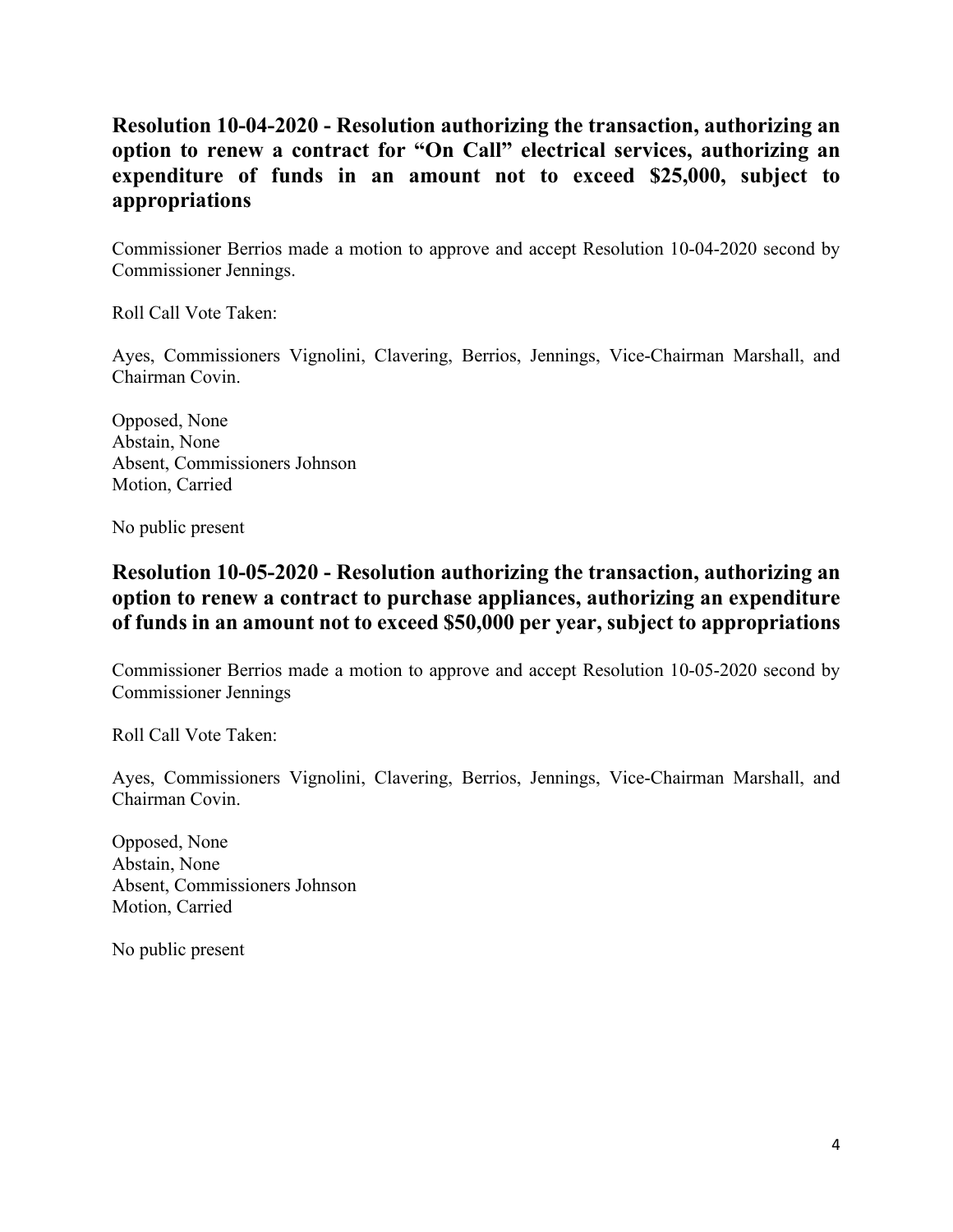# **Resolution 10-06-2020 - Resolution authorizing the transaction, authorizing an option to renew contract for "On Call" painting services, authorizing an expenditure of funds in an amount not to exceed \$70,000 per year, subject to appropriations**

Commissioner Berrios made a motion to approve and accept Resolution 09-06-2020 second by Commissioner Vignolini

Roll Call Vote Taken:

Ayes, Commissioners Vignolini, Clavering, Berrios, Jennings, Vice-Chairman Marshall, and Chairman Covin.

Opposed, None Abstain, None Absent, Commissioners Johnson Motion, Carried

No public present

### **Resolution 10-07-2020 - Resolution authorizing the transaction, authorizing a denial of the request of Monmouth County for a grant of easement over LBHA vacant real estate properties**

Commissioner Berrios made a motion to approve and accept Resolution 10-07-2020 second by Commissioner Jennings

Roll Call Vote Taken:

Ayes, Commissioners Vignolini, Clavering, Berrios, Jennings, Vice-Chairman Marshall, and Chairman Covin.

Opposed, None Abstain, None Absent, Commissioners Johnson Motion, Carried

No public present

### **Resolution 10-08-2020 - Proclamation and Acknowledgment of Years of Service to a Long-Time Employee, Katherine Young, upon her retirement.**

Commissioner Marshall made a motion to approve and accept Resolution 10-08-2020 second by Commissioner Jennings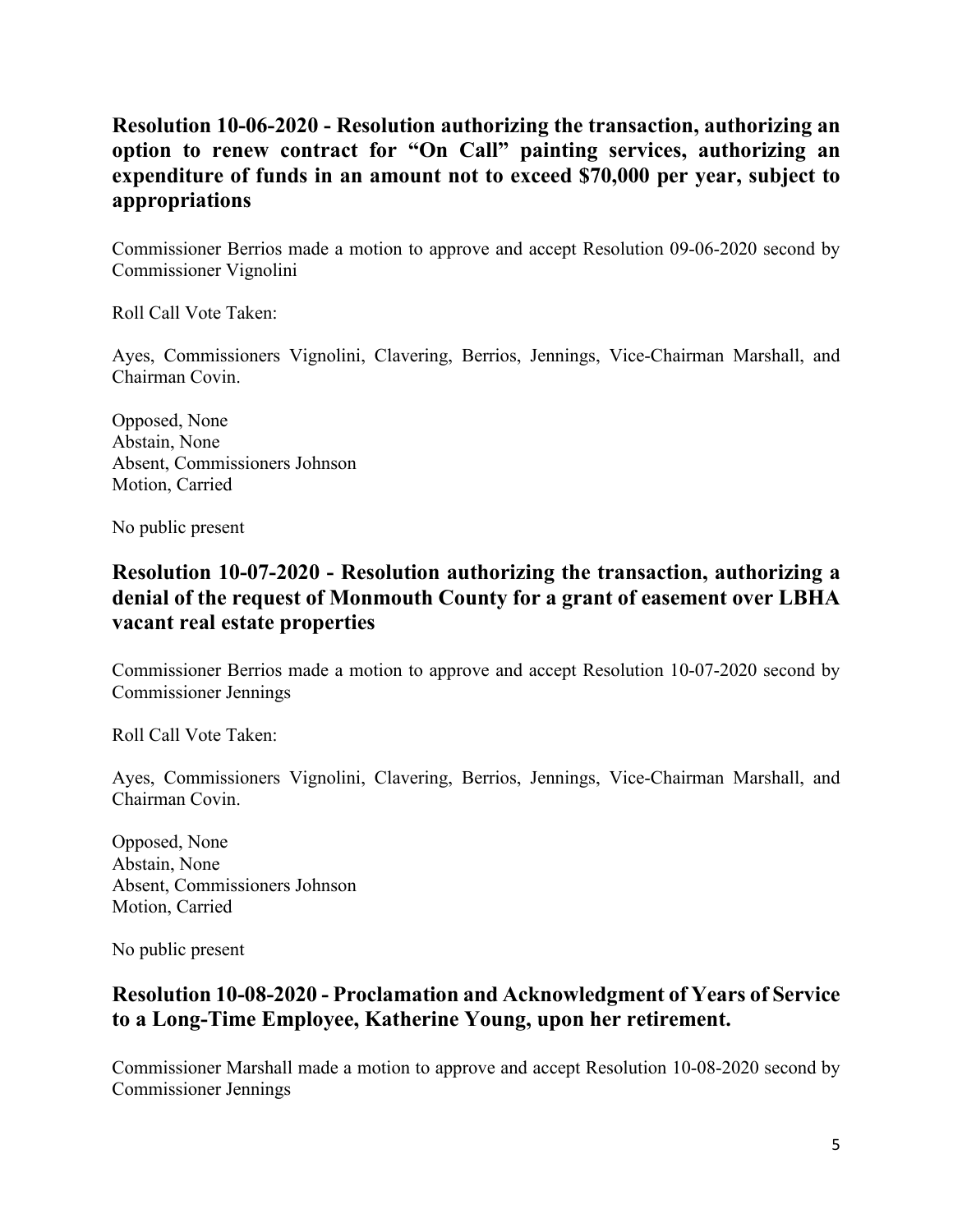Roll Call Vote Taken:

Ayes, Commissioners Vignolini, Clavering, Berrios, Jennings, Vice-Chairman Marshall, and Chairman Covin.

Opposed, None Abstain, None Absent, Commissioners Johnson Motion, Carried

No public present

### **Resolution 10-09-2020 Resolution approving the transaction, authorizing the Long Branch Housing Authority Housing Choice Voucher Program Small Area Fair Market Rents (SAFMR'S) from November 1, 2020 to December 31, 2021**

Commissioner Jennings made a motion to approve and accept Resolution 10-09-2020 second by Commissioner Marshall

Roll Call Vote Taken:

Ayes, Commissioners Vignolini, Clavering, Berrios, Jennings, Vice-Chairman Marshall, and Chairman Covin.

Opposed, None Abstain, None Absent, Commissioners Johnson Motion, Carried

No public present

# **NO CLOSED SESSION**

#### **COMMISSIONERS COMMENTS AND CONCERNS:**

No comments from the commissioners.

#### **ADJOURNMENT:**

There being no further matters of discussion for the Board of Commissioners Meeting of October 19, 2020 Commissioner Jennings made a motion to adjourn the meeting, seconded by Commissioner Berrios